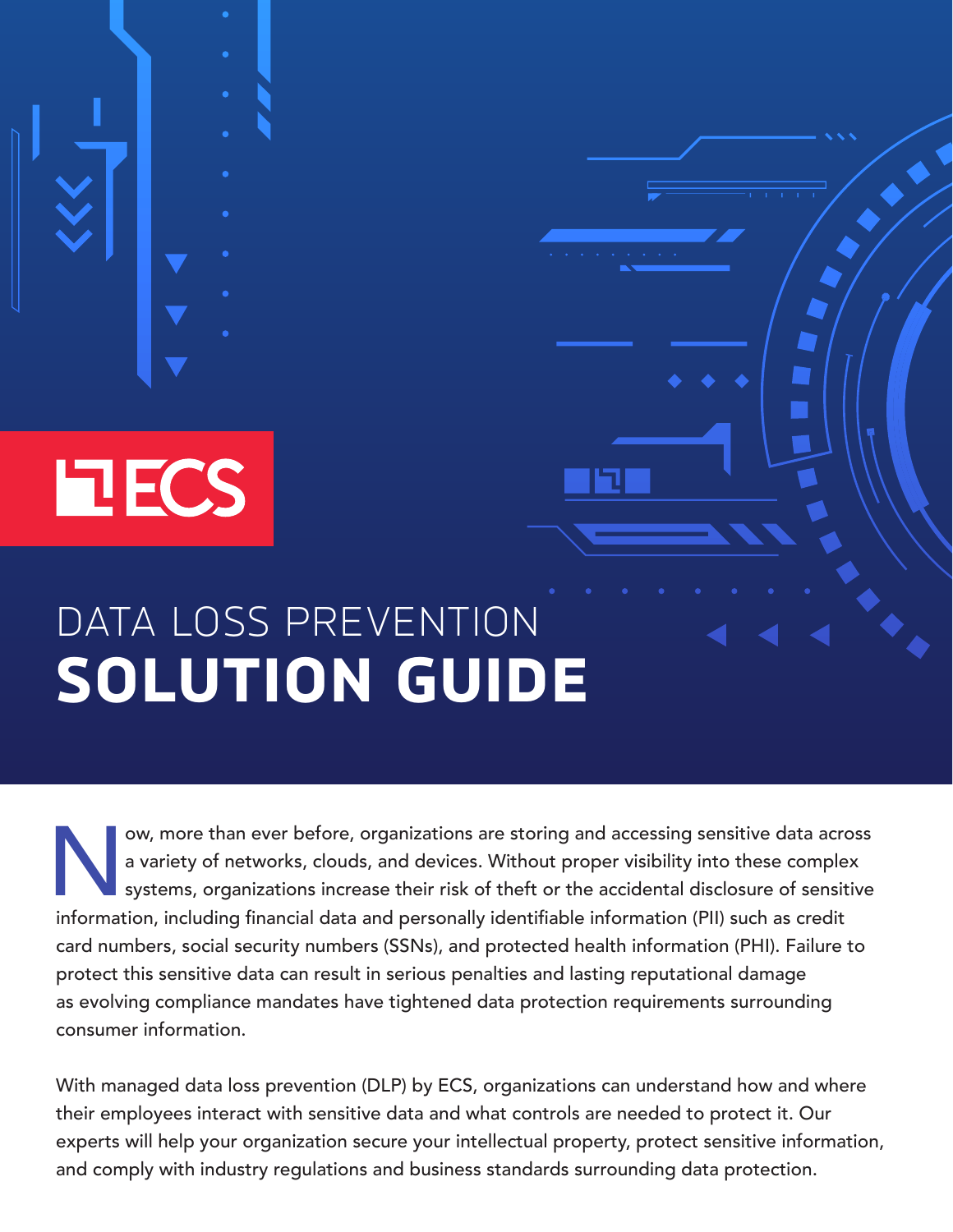## **VISIBILITY**

**CHALLENGE:** Your analysts cannot effectively identify corporate data as it travels between network, cloud, and employee devices.

**SOLUTION:** ECS leverages data capture technology that allows you to track, manage, and visualize your organization's data with real-time scanning and detailed indexing of all network traffic. Whether data is at rest in storage, in use during an operation, or in transit across a network, your organization will know where data is, who is using it, and where it is going at all times. This enhanced visibility allows ECS' experts to forensically analyze events and fine-tune how rules and policies are implemented across the organization.



## ACCIDENTAL SHARING

**CHALLENGE:** Your team lacks the ability to prevent and respond to events in which sensitive information has been unintendedly disclosed.

**SOLUTION:** Backed by the latest monitoring and prevention software, ECS' analysts will identify when sensitive information such as personal health records or confidential data has been shared or accessed by parties inside or outside of your organization. When permissions are violated, ECS automatically blocks any future attempts to access, store, or share the information.



## BRING YOUR OWN DEVICE (BYOD) SECURITY

**CHALLENGE:** As remote work increases your organization's reliance on cloud storage and personal devices, your IT team struggles to secure a growing number of endpoints.

**SOLUTION:** With data capture and device control solutions, ECS secures your organization's email and web gateways, preventing information from leaving the network through email, instant messaging, wikis, ports, and other leakage vectors. Our security analysts help tackle insider threats by detecting unusual behavior and identifying risky users, preventing rogue or negligent employees from exposing sensitive data no matter the employee's location or device.